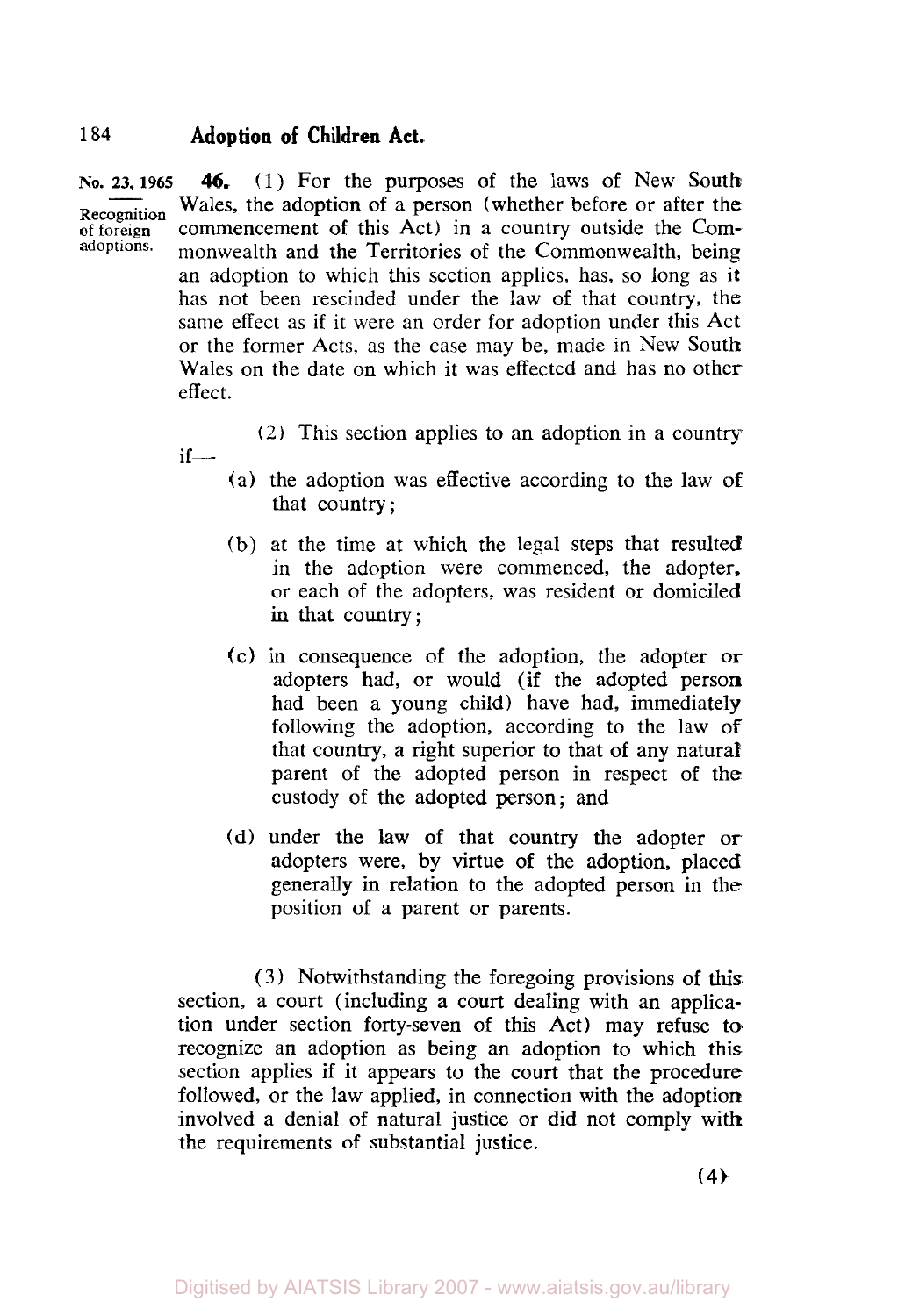(4) Where, in any proceedings before a court **No. 23, 1965** (including proceedings under section forty-seven of this Act), the question arises whether an adoption is one to which this section applies, it shall be presumed, unless the contrary appears from the evidence, that the adoption complies with the requirements of subsection two of this section and has not been rescinded.

*(5)* Except as provided in this section, the adoption of a person (whether before or after the commencement of this Act) in a country outside the Commonwealth and the Territories of the Commonwealth does not have effect for the purposes of the laws of New South Wales.

(6) Nothing in **this** section affects any right that was acquired **by,** or became vested in, a person before the commencement of this Act.

**47.** (1) **A** person specified in subsection two of this **Declarations**  section may apply to the Court for an order declaring that an of validity adoption of **a** person **was** effected (whether before or after **adoptions.**  the commencement of this Act) under the law **of** a country outside the Commonwealth and the Territories of the Commonwealth, and that the adoption **is** one to which section forty-six of **this** Act applies, and the Court may hear and determine the application and, if it thinks fit, make an order accordingly.

*(2)* The persons who may make an application under subsection one of this section in relation to an adoption are the adopted child, the adoptive parent or either or both of the adoptive parents or a person tracing a relationship, by virtue of the adoption, through or to the adopted child.

**(3)** Where an application is made under this section. the Court may—

- (a) direct that notice of the application be given to such persons (including the Attorney-General) as the Court thinks fit;
- (b) direct that a person be made a party to the application; or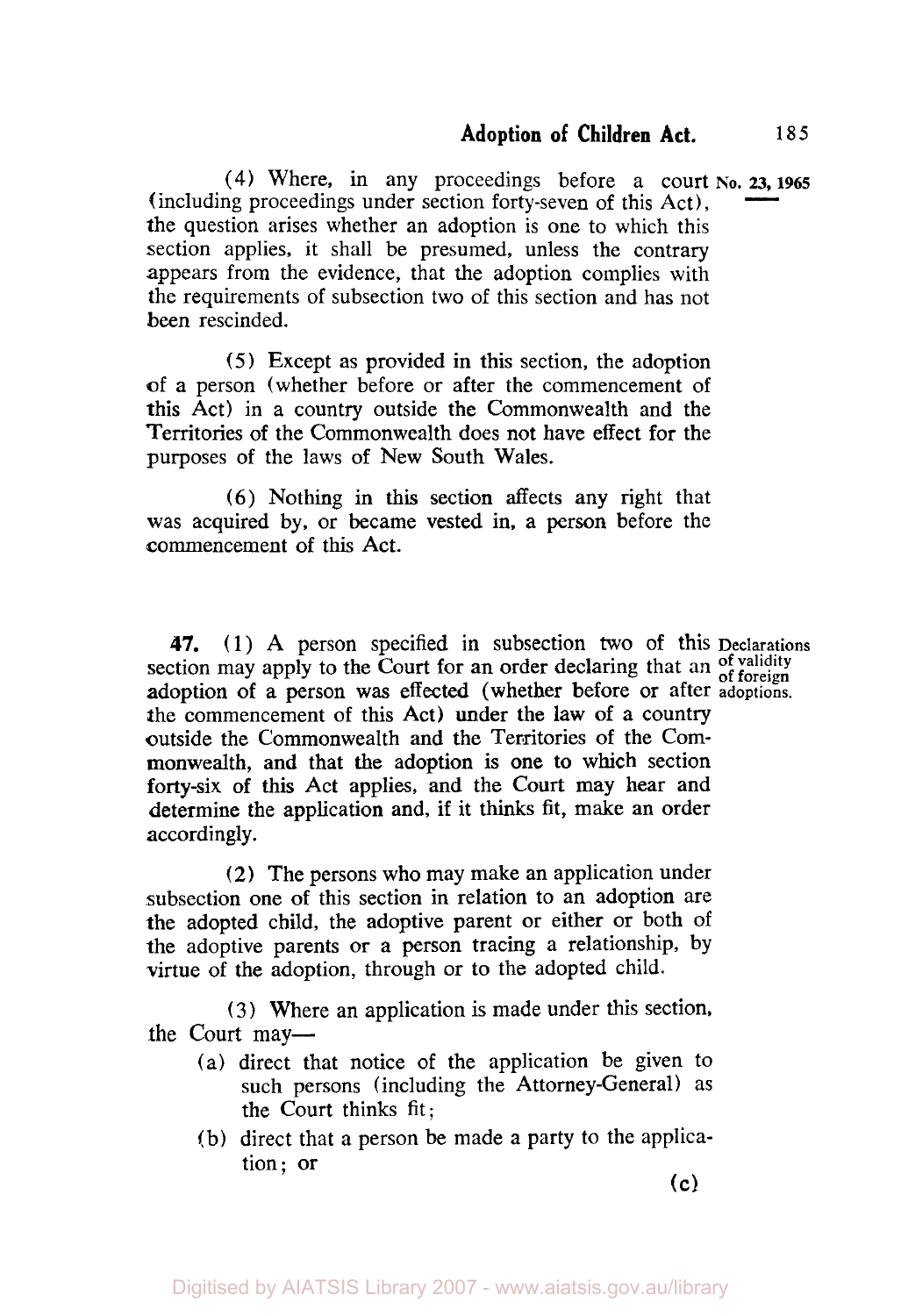**No. 23, 1965** (c) permit a person having an interest in the matter to intervene in, and become a party to, the proceedings.

> **(4)** Where the Court makes an order upon the application, it may include in the order such particulars in relation to the adoption, the adopted child and the adoptive parent or parents as the Court finds to be established.

> *(5)* For the purposes of the laws of New South Wales, an order under this section binds the Crown in right of New South Wales, whether or not notice was given to the Attorney-General, and any person who was-

- (a) a party to the proceedings for the order or **a**  person claiming through such a party; or
- (b) a person to whom notice of the application for the order was given or a person claiming through such a person,

but does not affect-

- (c) the rights **of** any other person; or
- (d) an earlier judgment, order or decree **of** a court of competent jurisdiction.

**(6)** In proceedings in a court of New South Wales, the production of a copy of an order under this section, certified by the Master in Equity to be a true copy, shall-

- (a) where the proceedings relate to a person referred to in paragraph (a) or (b) of subsection five of this section, be conclusive evidence ; and
- (b) where the proceedings relate to the rights of any other person, be evidence,

that an adoption was effected in accordance with the particulars contained in the order and that the adoption is one to which section forty-six of this Act applies.

**PART**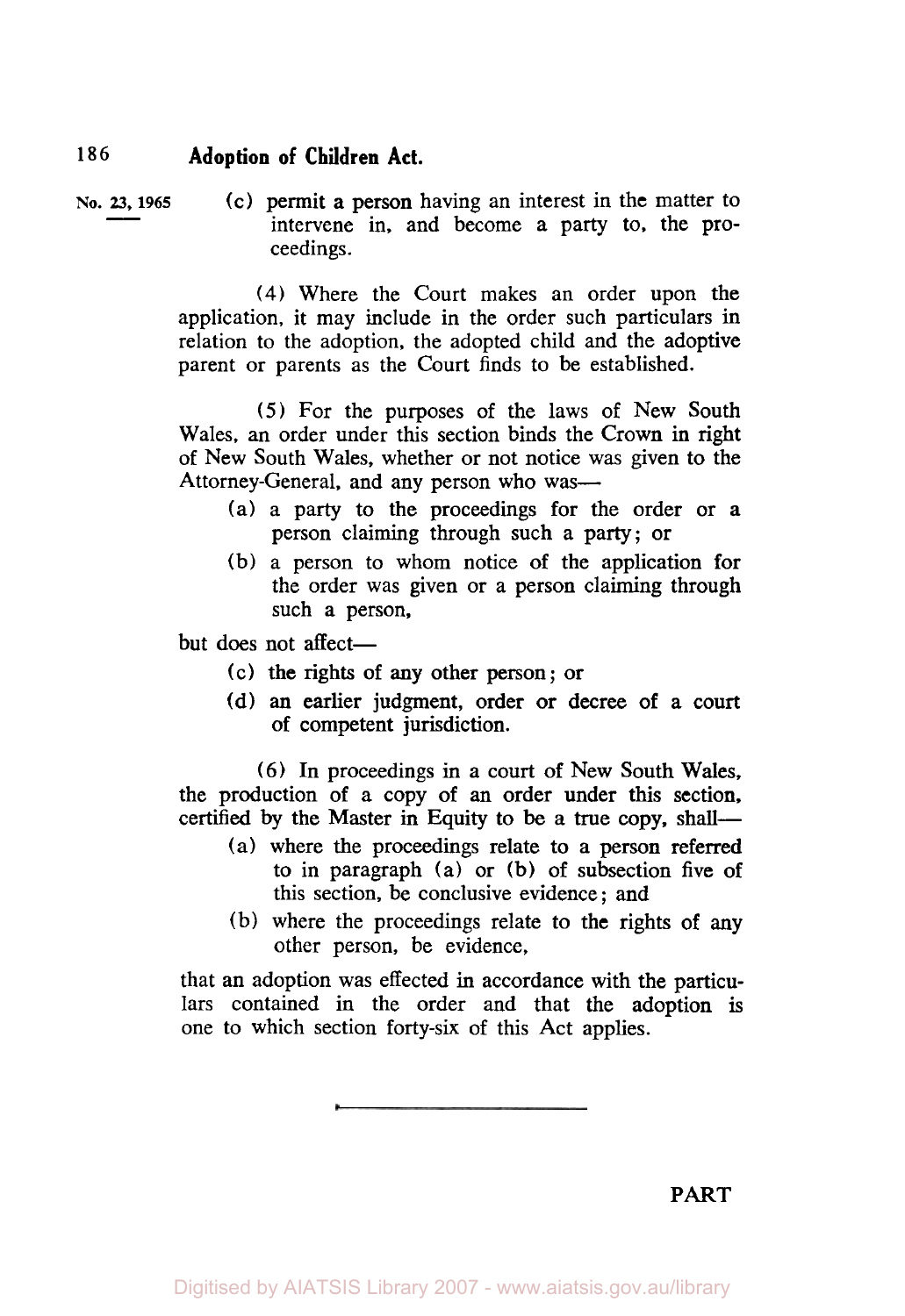# **PART VI. No. 23, 1965**

#### **OFFENCES.**

**48.** This Part does not apply in respect of acts occurring **Territorial application** outside New South Wales but, except to the extent to which **of Part.**  the contrary intention appears, does apply in respect of acts done in New South Wales in relation to arrangements with a view to the adoption of children in, to the adoption of children in, or children adopted in, another State, a Territory of the Commonwealth, or a country outside the Commonwealth and the Territories of the Commonwealth.

**49. (1)** A person who was the father or mother or a **Taking able to the arm of a child** but has, by reason of an adoption of the of adopted child, ceased to be the father or mother or a guardian of the child by child, and who takes, leads, entices or decoys the child, or **parent.** counsels, causes or attempts to cause the child to be withdrawn or to abscond or detains the child, with intent to deprive the adopters of the child of possession of the child is guilty of an offence against this Act.

**(2)** A person who receives or harbours a child on behalf of a person who, to his knowledge, has taken, led, enticed or decoyed the child away, or has counselled, caused or attempted to cause the child to be withdrawn or *to* abscond, or is detaining the child in contravention of subsection one of this section is guilty of an offence against this Act.

**50. (1)** Subject to this section, a person who (whether **Payments**  before or after the birth of the child concerned) makes, gives  $\frac{in \text{considera}}{tion \text{ of }}$ or receives, or agrees to make, give or receive, a payment or **adoptions,**  reward for or in consideration of or in relation to-

(a) the adoption or proposed adoption of a child;

- (b) the giving of consent, or the signing of an instrument of consent, to the adoption of a child ;
- (c) the transfer of the possession or control of a child with a view to the adoption of the child; or
- (d) the conduct of negotiations or the making of arrangements with a view to the adoption of a child,

**is** guilty of an offence against this Act.

(2)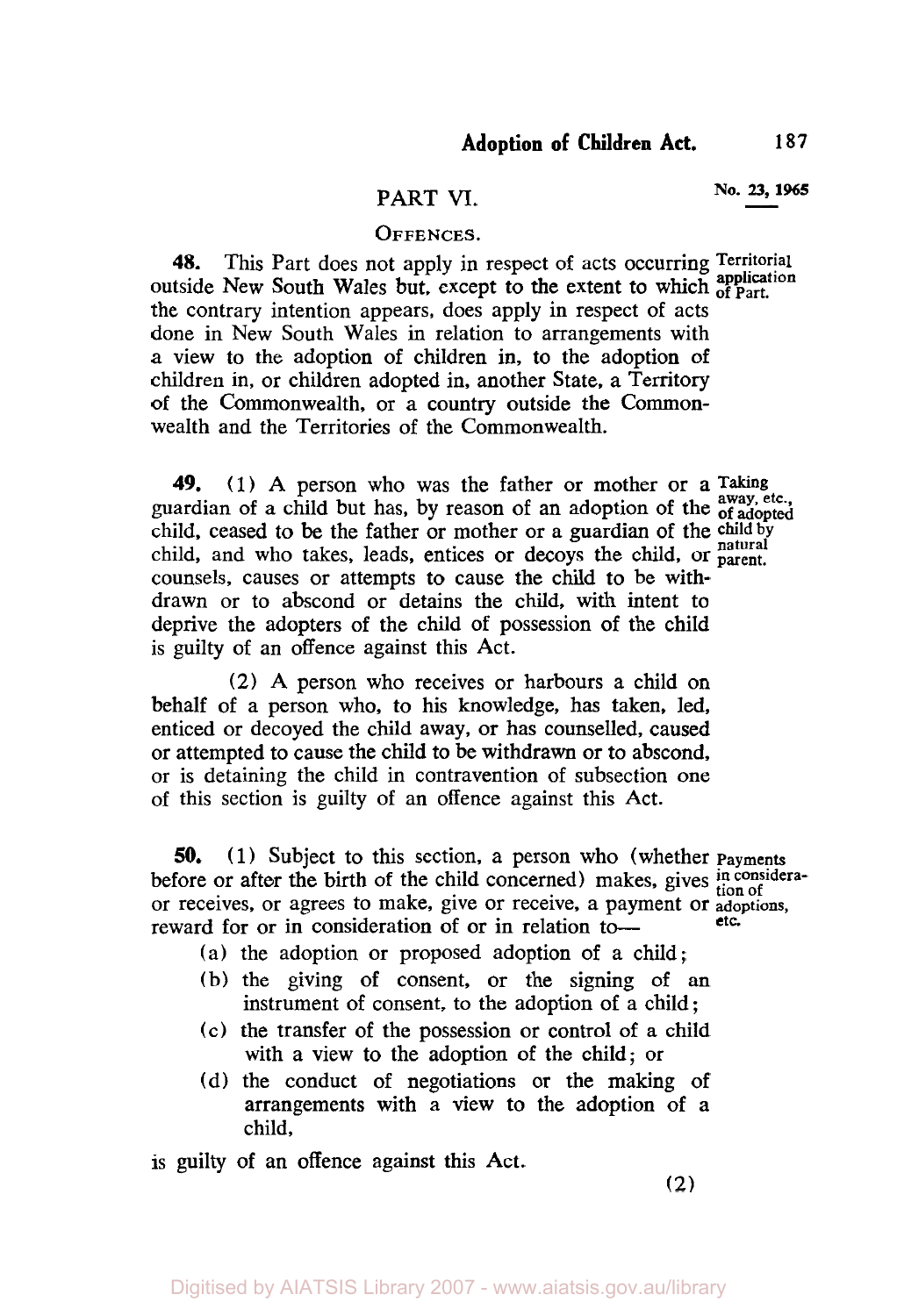- **No. 23, 1965** (2) Subsection one of this section does not apply to or in relation to any of the foIIowing payments or rewards in connection with an adoption or proposed adoption under this Act-
	- (a) **a** payment of legal expenses or fees authorised by the regulations ;
	- (b) a payment made by the adopters, with the approval in writing of the Director or with the approval **of**  the Court, in respect of the hospital and medical expenses reasonably incurred in connection with the birth of the child or the ante-natal or post-natal care and treatment of the mother of the child or **of**  the child; and
	- (c) any other payment or reward authorised by the Director or by the Court.

*(3)* Subsection one of this section does not apply to or in relation to a payment or reward in connection with *an*  adoption or proposed adoption under the law of another State or a Territory of the Commonwealth if the making of the payment **or** the giving of the reward, *or* the agreeing to **make**  the payment or give the reward, would have been lawful **if**  it had taken place in that other State or Territory.

**Unauthorised arrangements for adoptions.** 

**51.** (1) A person, other than the Director, a person acting on behalf of the Director, the principal officer **of** a private adoption agency, or a person authorised in writing by such a principal officer to act on his behalf, who-

- ( a) conducts negotiations or makes arrangements with another person **with** a view to the adoption of a child by that other person; **or**
- (b) except in accordance with arrangements made by or on behalf of, or with the written permission of, the Director, transfers, or causes to be transferred, the possession or control of a child to another person with a view to the adoption of the child by that other person,

is guilty of an offence against this Act.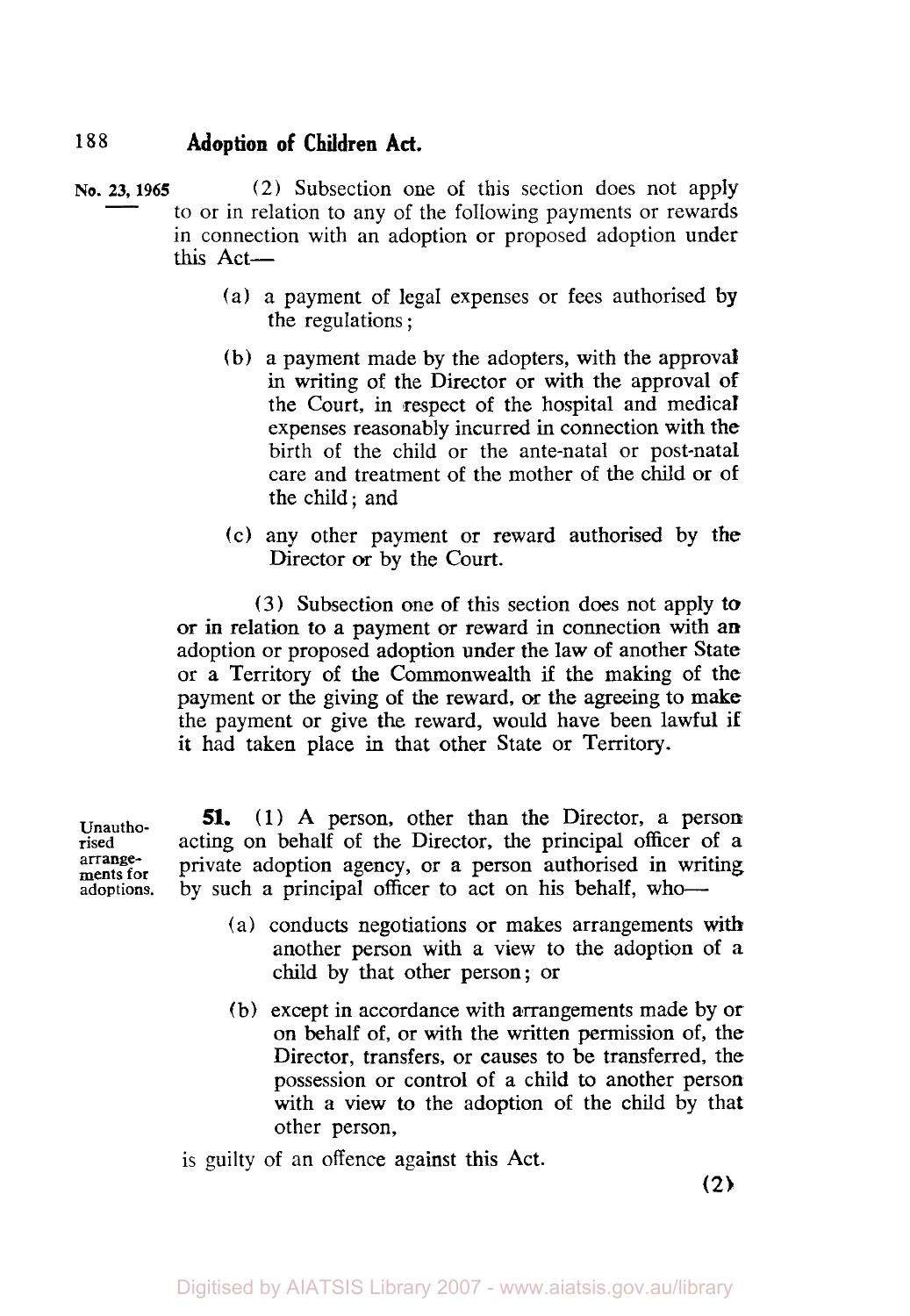(2) Subsection one of this section does not apply **No. 23, 1965** in relation to anything done by or on behalf of a parent, guardian or relative of a child with a view to the adoption of the child by a relative of the child, or by two persons one of whom is a parent or relative of the child.

*52.* (1) Subject to this section, a person who publishes, **Restriction**  or causes to be published, in a newspaper or periodical, or  $_{\text{tising, etc.}}^{\text{on adver}}$ by means of broadcasting, television or public exhibition, any advertisement, news item or other matter indicating (whether or not in relation to a particular child, born or unborn) that-

- (a) a parent or guardian of a child wishes to have the child adopted ;
- (b) a person wishes to adopt a child; or
- (c) a person is willing to make arrangements with a view to the adoption of a child,

is guilty of an offence against this Act.

(2) Subsection one of this section does not apply in relation to **an** advertisement, news item or other matter that has been approved by the **Director.** 

**53.** (1) Subject to this section, a person who publishes, Restriction or causes to be published, in a newspaper or periodical, or on publicaby means of broadcasting or television, in relation to an appli- **identity** of **by** means of broadcasting or television, in relation to an application under this Act or under a law of another State or a **parties.**  Territory of the Commonwealth for the adoption of a child or the proceedings on such an application, the name of an applicant, the child, or the father or mother or a guardian of the child, or any matter reasonably likely to enable any of those persons to be identified, is guilty of an offence against this Act.

(2) This section does not apply in relation to the publication of any matter with the authority **of** the Court to which the application was made.

**54.**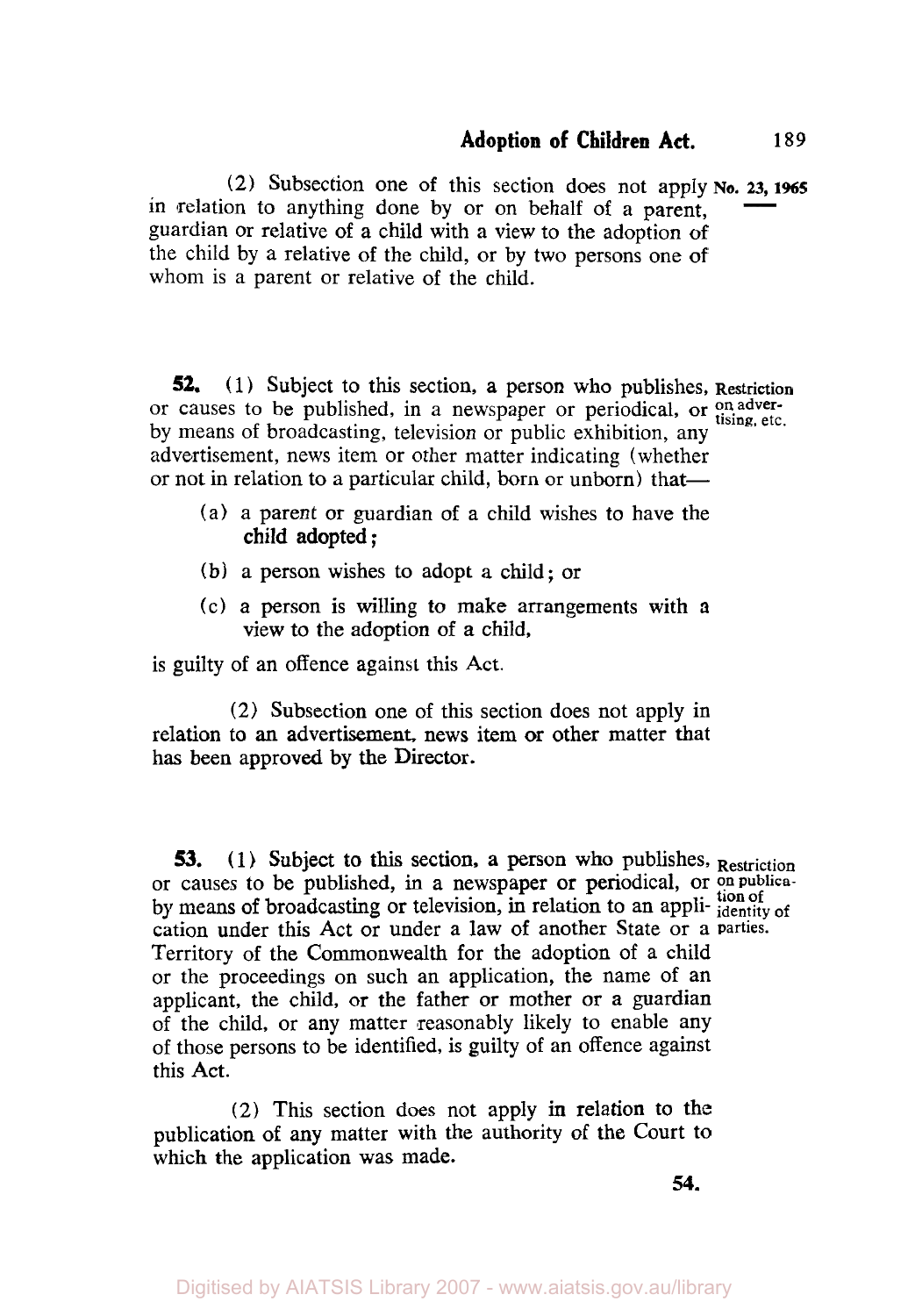**NO. 23, 1965**  False statement in<br>application. **54.** A person who, whether orally or in writing, wilfully makes a false statement for the purposes of or in connection with a proposed adoption or any other matter under this application. Act, is guilty of an offence against this Act.

Personation *55.* A person who personates or falsely represents himself of person to be a person whose consent to the adoption of a child is whose **required** by this Act or by the law of another State or a consent to required by this Act or by the law of an offence against **an** adoption Territory of the Commonwealth is guilty of an offence against this Act.

presenting forged consent. *56.* Where a person presents, or causes to be presented, to the Court in connection with an application for an order for the adoption of a child under this Act a document purporting to be an instrument of consent to the adoption signed by a person whose consent to the adoption is required by this Act if the signature to the document is or was, to the knowledge of that first-mentioned person, forged or obtained by fraud or duress, that first-mentioned person is guilty of an offence against this Act.

Undue influence. *57.* A person who uses or threatens to use any force or restraint or does or threatens to do any injury, or causes or threatens to cause any detriment of any kind to a parent or guardian of a child with a view-

- (a) to inducing that parent or guardian to offer or refrain from offering the child for adoption under this Act; or
- (b) to influencing the parent or guardian in the expression of any wishes contained in an instrument of consent to the adoption of a child,

is guilty of an offence against this Act.

Improper witnessing of the signature of a person to an instrument of consent to the *58.* A person who subscribes his name as a witness to adoption of a child-

> (a) without being satisfied that the person signing the instrument is a parent or guardian of the child; (b)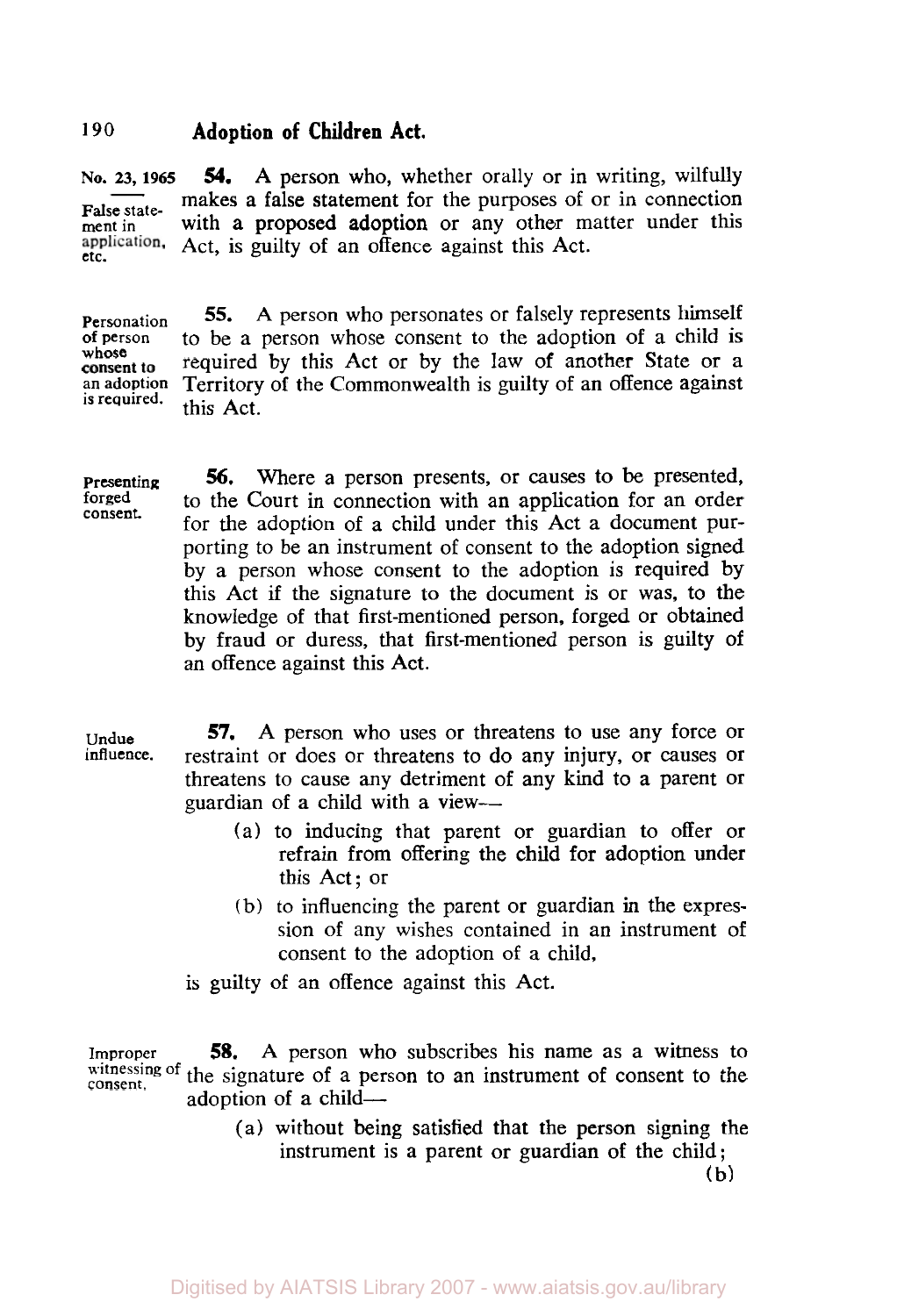- (b) without taking such steps as are prescribed to **No. 23, 1965** satisfy himself that the person signing the instrument understands the effect of the consent ; and
- (c) without being satisfied that the instrument bears the date on which it is signed by the person giving the consent,

is guilty of an offence against this Act.

*59.* Proceedings for an offence against this Act or the **Authority to prosecute.** regulations shall not be commenced except with the written consent of the Minister.

*60.* **(1)** Any person guilty of **an** offence against **this** Act is liable to a penalty not exceeding two hundred pounds or to imprisonment for six months.

(2) Penalties imposed by this Act or by the regulations may be recovered in a summary manner before a children's court established under the Child Welfare Act, **1939,** as amended by subsequent Acts.

**(3)** A prosecution for an offence against this Act or against the regulations may be instituted at any time within twelve months after the commission of the offence or within six months after the commission of the offence comes to the knowledge of the complainant, whichever is the later time.

**(4)** Proof of the time when the commission of an offence came to the knowledge **of** the complainant shall lie upon the complainant.

### PART **VII.**

#### MISCELLANEOUS.

**61.** The Master in Equity shall cause a memorandum, **in Functions** *of*  accordance with the prescribed form, of every adoption order, Master in of every order made under section forty-seven of this Act, and **relation to**  of every order for the discharge of such an adoption order, order this to be sent to the Registrar-General. Act.

**62.**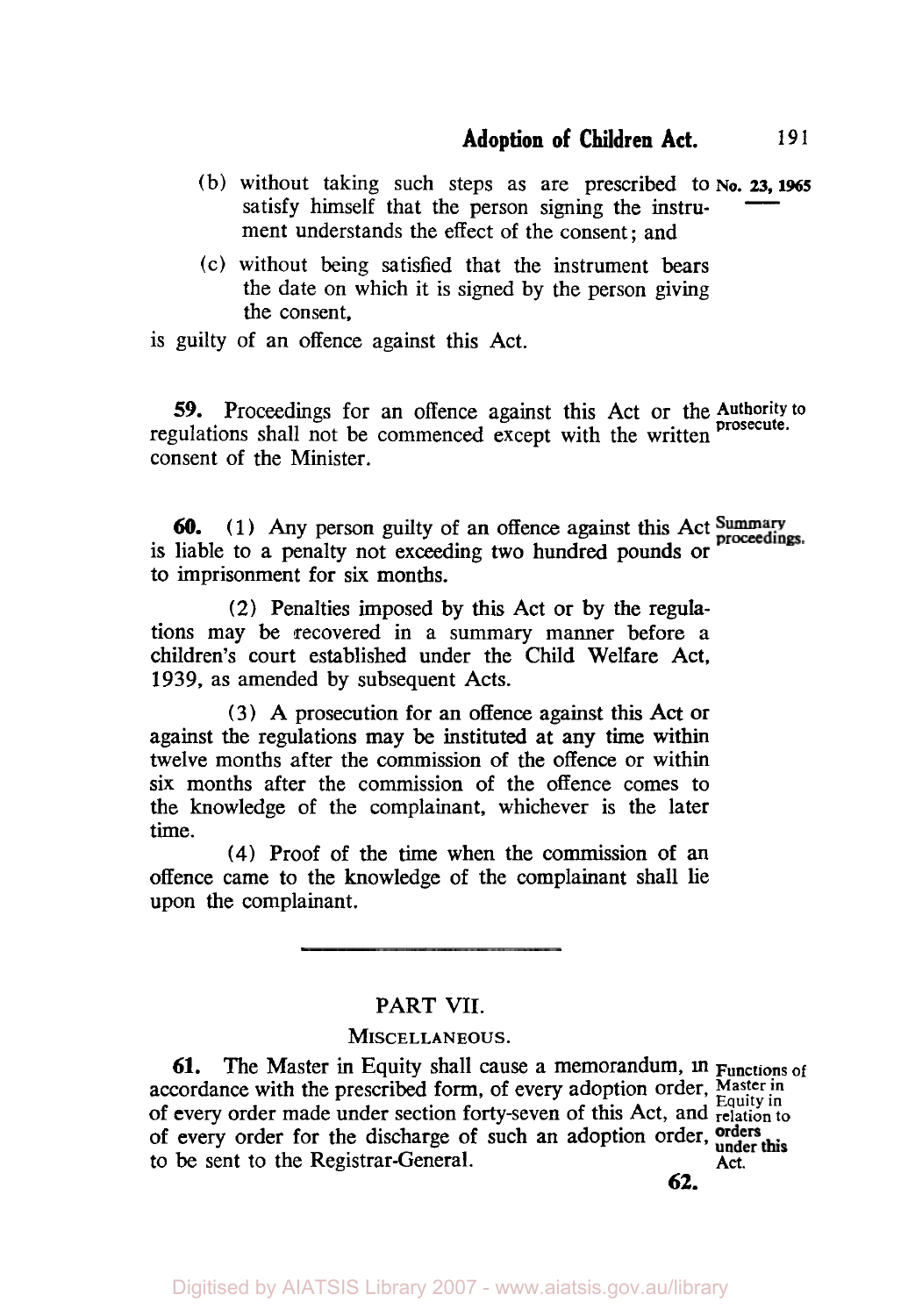orders to<br>other States

No. 23, 1965 **62.** Where the Court makes an order for the adoption of sending of a child, or an order discharging such an order, and the Master in Equity has reason to believe that the birth or previous randa of adoption of the child is registered in another State or in a adoption of the child is registered in another State or in a other States Territory of the Commonwealth, the Master shall, as soon as<br>and an arracticable cause a memorandum in accordance with the and practicable, cause a memorandum, in accordance with the prescribed form, of the adoption order, or a copy of the discharging order, as the case may be, certified in writing by him to be a true memorandum or copy, to be sent to such officer of that other State or Territory having functions in relation to the registration of births as is prescribed.

received<br>from other Territories.

Particulars 63. Where the Master in Equity receives, in relation to **of** orders **a** child whose birth or previous adoption is registered in New received<br>from other South Wales, a memorandum or copy of an adoption order<br>States or made (whether by a court or not) under the law in force made (whether by a court or not) under the law in force in another State or in a Territory of the Commonwealth, or of an order discharging such an order, certified in writing to be a true memorandum or copy by a person authorised so to certify under the law of that other State or Territory, he shall cause a memorandum, in accordance with the prescribed **form,** of the memorandum or copy so received to be sent to the Registrar-General. **63.** 

Hearings to<br>be in be **in** camera. *64.* Any proceedings before the Court under this Act or the regulations shall not be heard in open court and persons who are not parties to the proceedings or their counsel, solicitors or representatives shall, except **as** otherwise permitted by the Court, be excluded during the hearing of the proceedings.

**Matters**  evidence. *65.* The Court, in the hearing of any proceedings under admissible in this Act or the regulations, may receive as evidence any equidence statement, document, information, or matter that may in its opinion assist it to deal with the matter of the proceedings whether or not the statement, document, information or matter would be otherwise admissible.

**66.**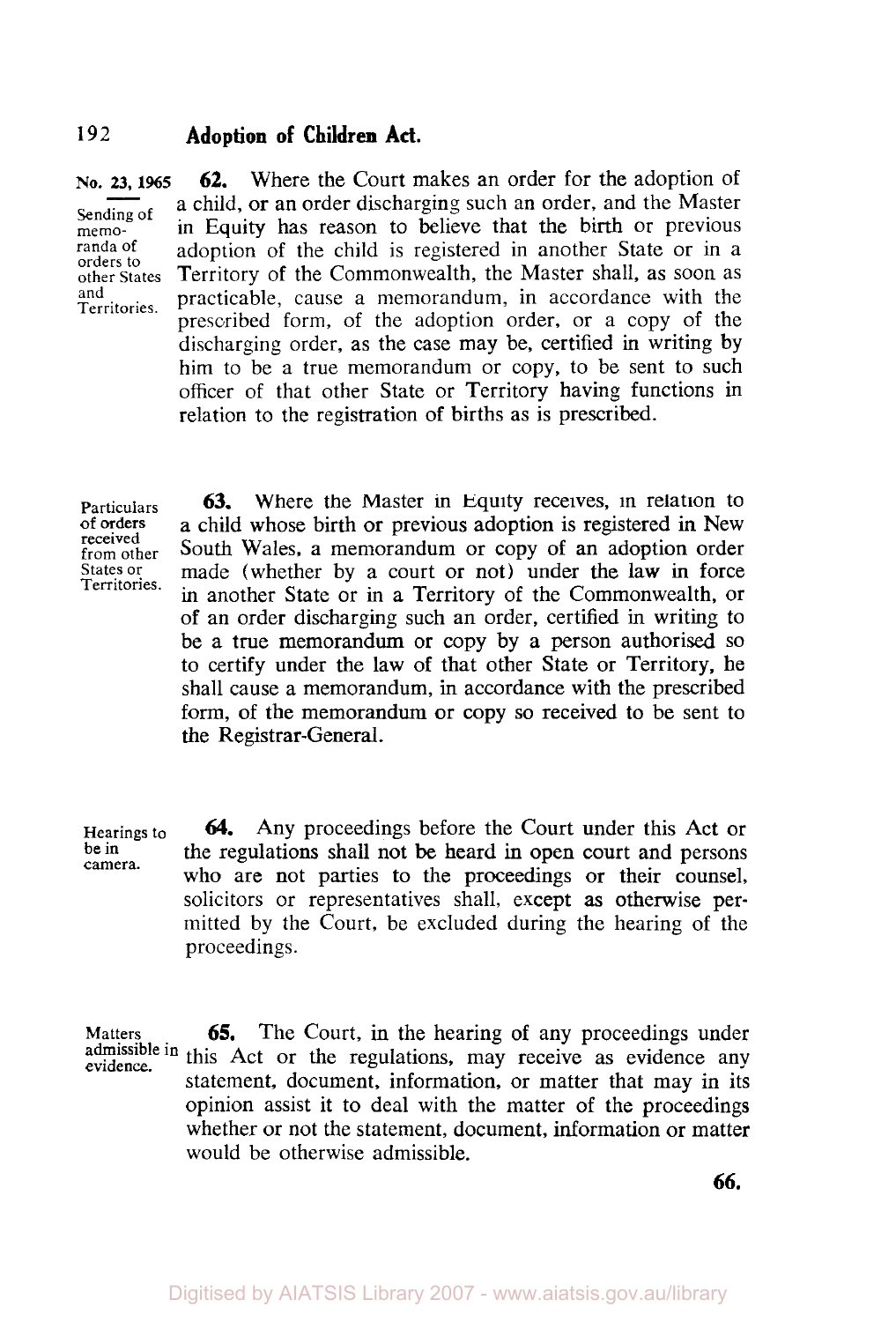**66.** Except as the Court otherwise orders, a report to the **No. 23, 1965** Court referred to in section twenty-one or thirty-four of this <sub>Contents of</sub> Act shall not be made available to any person, including a reports not<br>notty to the precedence party to the proceedings. **closed.** 

**67.** Except as provided by the regulations, the records of **Restriction**  any proceedings under this Act shall not be open to inspection of records. by any person.

**68.** The Director may appear at the hearing of the pro- **Director**  ceedings on any application under this Act, and may address **may appear at hearings**  the Court, and call, examine and cross-examine witnesses.

*69.* **(1)** The Director may by order under his hand **Delegation.**  delegate to any specified officer of the Child Welfare Department all or any of the powers, authorities, duties and functions conferred or imposed on him by this Act or the regulations except this power of delegation.

(2) Where any such power, authority, duty or function is so delegated and its exercise or performance depends upon the opinion, belief or state of mind of the Director, that power, authority, duty or function may be exercised **or** performed by the delegate upon the opinion, belief or state of mind of the delegate.

**(3)** No person shall be concerned to see or inquire whether any act, matter or thing done or performed by any officer of the Child Welfare Department when purporting to act as a delegate of the Director is or is not authorised by the delegation.

**70.** In any proceedings in a court of New South Wales, **Proof of**  the court may receive as evidence of the matters stated in, adoptions. or appearing from, the document, a document purporting to be either the original or a certified copy or certified extract of an order effecting an adoption (whether in Australia or elsewhere), or an official certificate, entry or record of an adoption (whether effected in Australia or elsewhere).

**71.** 

**P97189-7**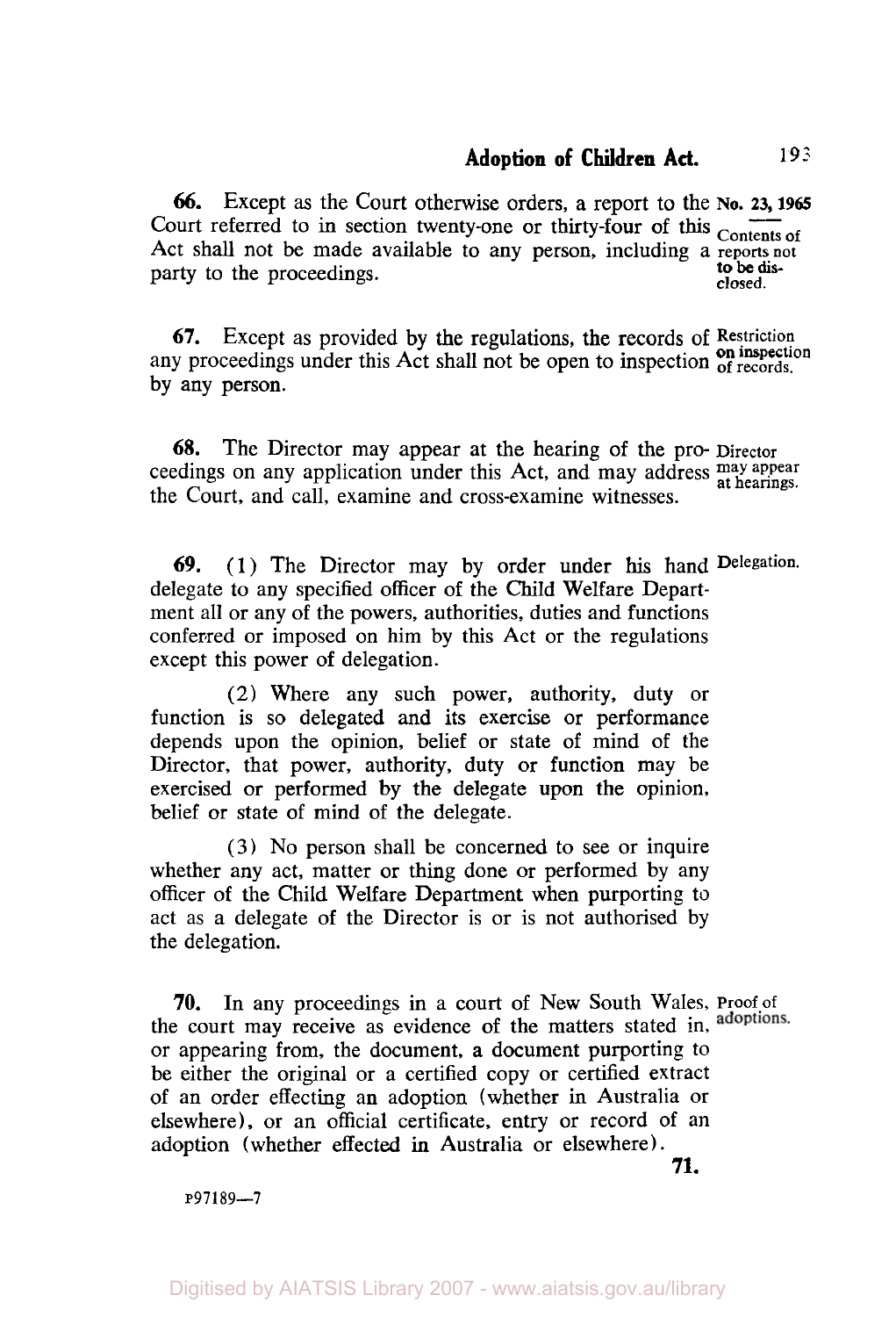**NO.** *23,* **1965 Judicial notice of signatures-71.** (1) In proceedings under this Act, judicial notice shall be taken of the signature of a person who holds or has held, or is acting or has acted in, the office of Director, or the corresponding office in another State or in a Territory of the Commonwealth, appearing on a document and of the fact that, at the time the document was signed by him, he held or was acting in, that office.

> (2) In proceedings under this Act, judicial notice shall be taken of the signature of a person to whom any of the powers or functions of the Director (whether under this Act or otherwise) have been delegated.

> *72.* The provisions of section ninety-four of the Equity Act, 1901, as amended by subsequent Acts, extend to authorising the making of rules for the purposes of this Act.

- **Regulations. 73.** (1) The Governor may make regulations, not inconsistent with this Act, for or with respect to-
	- (a) the forms to be used for the purposes of this Act ;
	- (b) the fees to cover administrative and other expenses payable to the Director or to a private adoption agency in any case where the Director or the principal officer of a private adoption agency makes, on behalf of an applicant, any application under this Act and the waiving of any such fees ;
	- (c) the conduct of private adoption agencies;
	- (d) the keeping of registers by the Director of persons approved by him as fit and proper persons to adopt children and the order in which persons whose names are included in any such list may be selected to be applicants for adoption orders ;
	- (e) the making of appeals to the Court against the exclusion of the name of any person from any register referred to in paragraph (d) of this **sub**section and the jurisdiction of the Court to hear and determine those appeals ;

(f)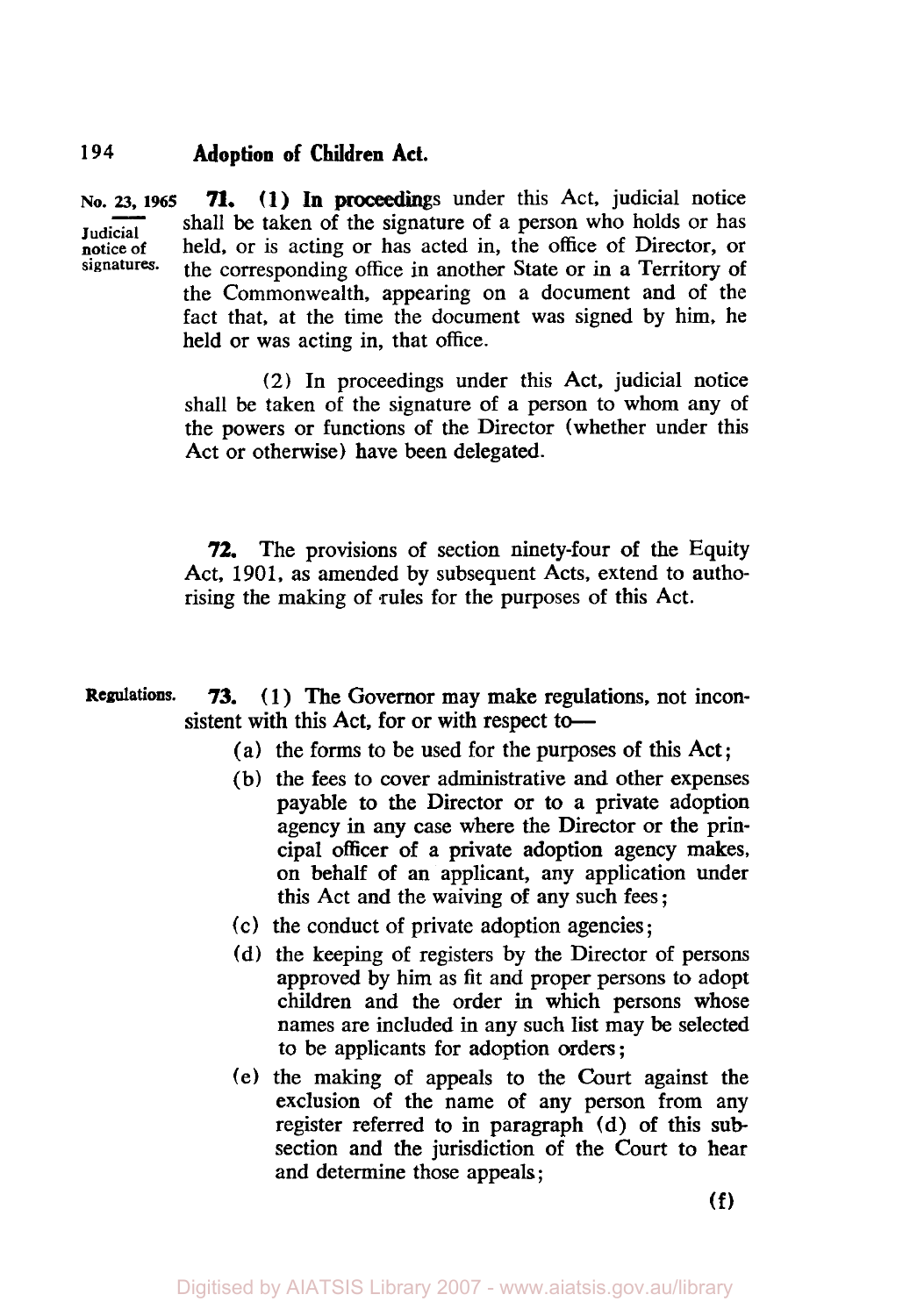- (f) notifying the Director of the giving of a general **No.** *23,* **1965**  consent to the adoption of a child;  $195$ <br>23, 1965
- (g) imposing penalties, not exceeding fifty pounds, for offences against the regulations ; and
- (h) prescribing all matters that by this Act are required or permitted to be prescribed, or that are necessary or convenient to be prescribed, for carrying out **or**  giving effect to this Act.
	- (2) The regulations shall-
- (a) be published in the Gazette;
- (b) take effect from the date of publication or from a later date to be specified in the regulations; and
- (c) be laid before both Houses of Parliament within fourteen sitting days after publication thereof if Parliament is then in session and, if not, then within fourteen sitting days after the commencement **of**  the next session.

**(3)** If either House of Parliament passes a resolution of which notice has been given at any time within fifteen sitting days after the regulations have been laid before that House disallowing any regulation or part thereof, that regulation or part thereupon ceases to have effect.

#### **PART** VIII.

AMENDMENTS TO REGISTRATION **OF** BIRTHS DEATHS AND MARRIAGES ACT **1899,** AS AMENDED BY SUBSEQUENT ACTS.

**74.** (1) The Registration of Births Deaths and Marriages **Amendment**  Act 1899, as amended by subsequent Acts, is amended— No. **17, 1899.** 

(a) by inserting in section one after the matter relating  $\text{Sec. 1}$ . to Part V the following new matter : — (Short title **PART VA.**-Provisions as to Registration of **and division** Adoptions-s. 26A.

(b)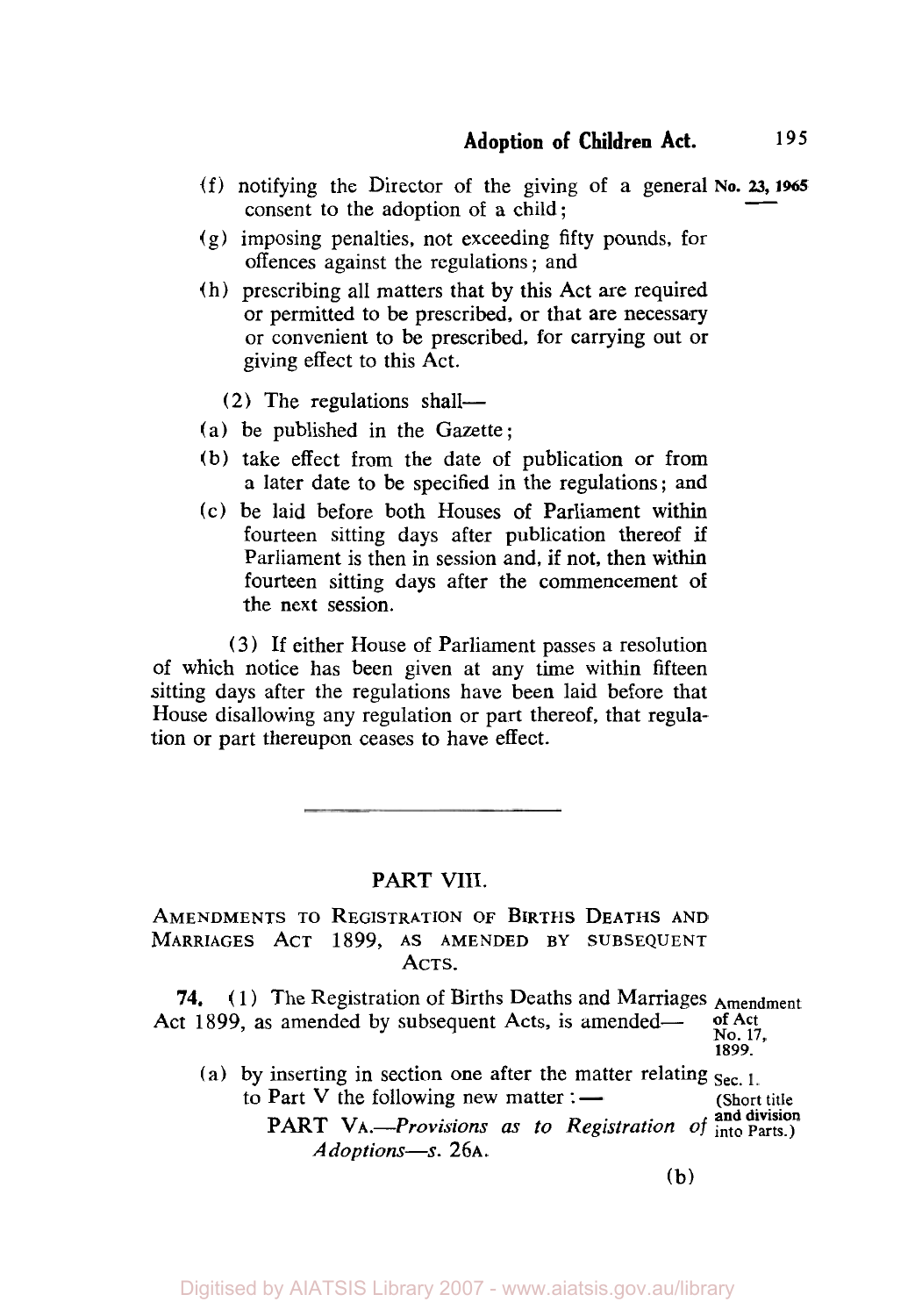| No. 23, 1965<br>Sec. 11.<br>(General<br>Registry<br>indexes.) |     | (b) by omitting paragraph (d) of subsection one of<br>section eleven and by inserting in lieu thereof the<br>following paragraph $:$ $-$                                                                                                                                            |
|---------------------------------------------------------------|-----|-------------------------------------------------------------------------------------------------------------------------------------------------------------------------------------------------------------------------------------------------------------------------------------|
|                                                               |     | (d) an index of all adoptions registered in<br>pursuance of the Adoption of Children Act,<br>1965, or of provisions made by or under<br>any previous enactment;                                                                                                                     |
| Sec. 16.<br>(Correction<br>of errors.)                        |     | (c) by omitting from subsection one of section sixteen<br>the words "or death" and by inserting in lieu<br>thereof the words ", death or adoption";                                                                                                                                 |
| Sec. 23A.<br>(Registration<br>of change<br>of name.)          | (d) | (i) by inserting in subsection one of section 23A<br>after the word "births" the words "or that<br>the adoption of that person is registered in the<br>register of adoptions";                                                                                                      |
|                                                               |     | (ii) by omitting from subsection two of the same<br>section the words "In any such case" and by<br>inserting in lieu thereof the words "Except"<br>where the entry made by the Registrar-General<br>under subsection one of this section is made in<br>the register of adoptions,"; |
| New Part                                                      |     | (e) by inserting next after Part V the following new                                                                                                                                                                                                                                |

**VA.** 

(e) by inserting next after Part V the following new  $Part:$  —

#### **PART VA.**

*Provisions as to Registration of Adoptions.* 

**26A.** As soon as practicable after the receipt of any memorandum sent to him under section sixtyone or sixty-three of the Adoption of Children Act, 1965, the Registrar-General shall-

- (a) register it in the register of adoptions to be kept by him;
- (b) if it relates to a person whose birth is registered in the register of births kept by him, make in that register *on* the page on which the entry of birth was registered a note of the registration of that memorandum and shall forthwith forward to the district registrar,

**Registration of adoption.**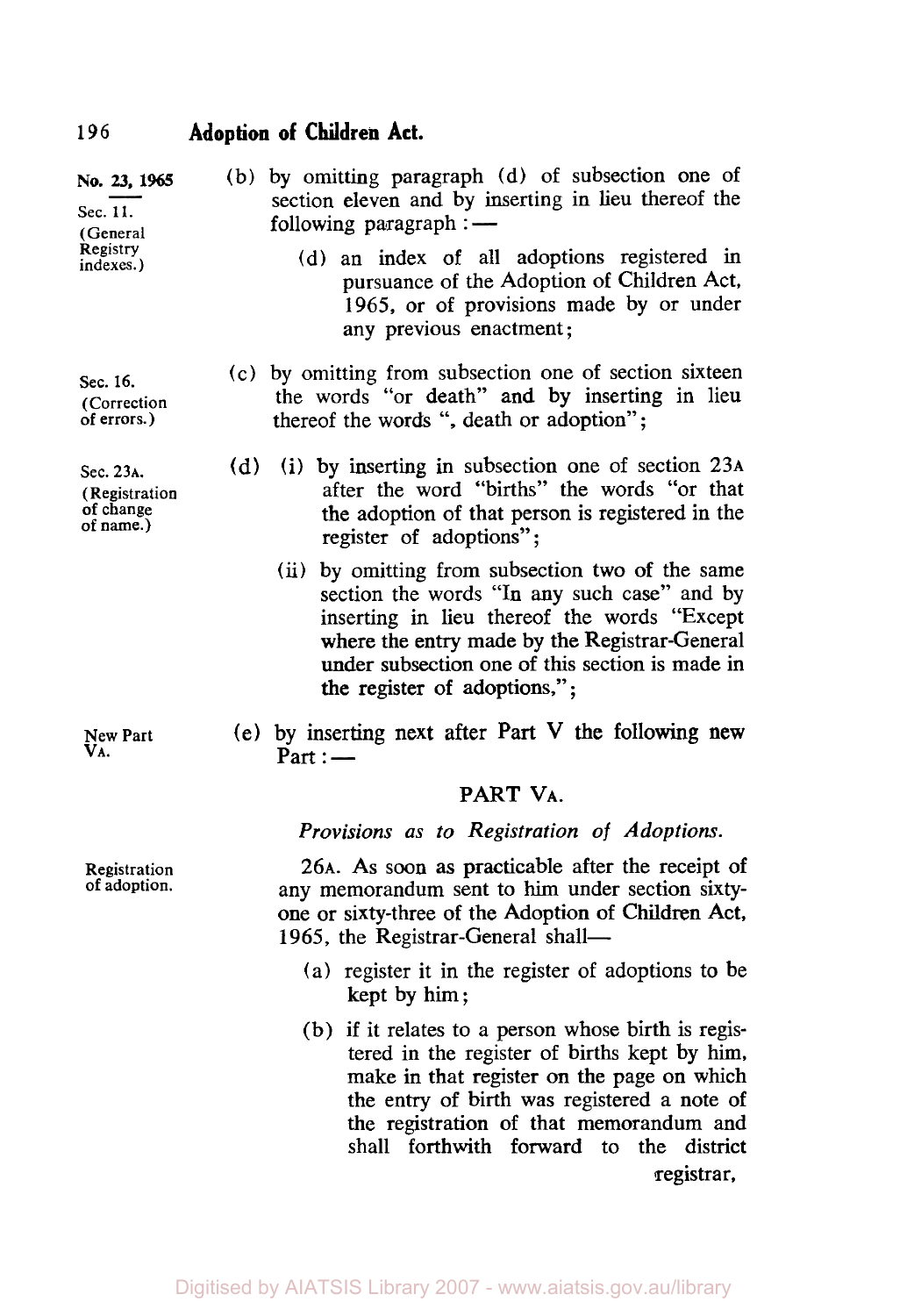registrar, if any, having the custody of the No. 23, 1965 register in which the birth was originally registered such information as may be necessary and the district registrar shall likewise note the entry of birth made in his register and inform the Registrar-General that the note has been made; and

(c) if it relates to a person in respect of whom a memorandum under section sixty-one or sixty-three of the Adoption of Children Act, 1965, has previously been registered in the register of adoptions kept by him, make in that register on the page on which the previous memorandum was registered a note of the registration of the subsequent memorandum.

(2) The Registration of Births Deaths and Marriages Act 1899, as amended by subsequent Acts and by this Act, may be cited as the Registration of Births, Deaths, and Marriages Act, 1899-1965.

# **BUSH FIRES** AND **FIRE BRIGADES (AMENDMENT) ACT.**

# **Act No. 24, 1965.**

An Act to make further provisions with respect to **Elizabeth II**, the declaration of bush fire danger periods and <sup>No. 24, 1965</sup> the fighting of fires in New South Wales by members of certain fire brigades established outside New South Wales; for these and other purposes to amend the Bush Fires Act, 1949, the Fire Brigades Act, 1909, and certain other Acts; and for purposes connected therewith. [Assented to, 17th December, 1965.]

**BE**